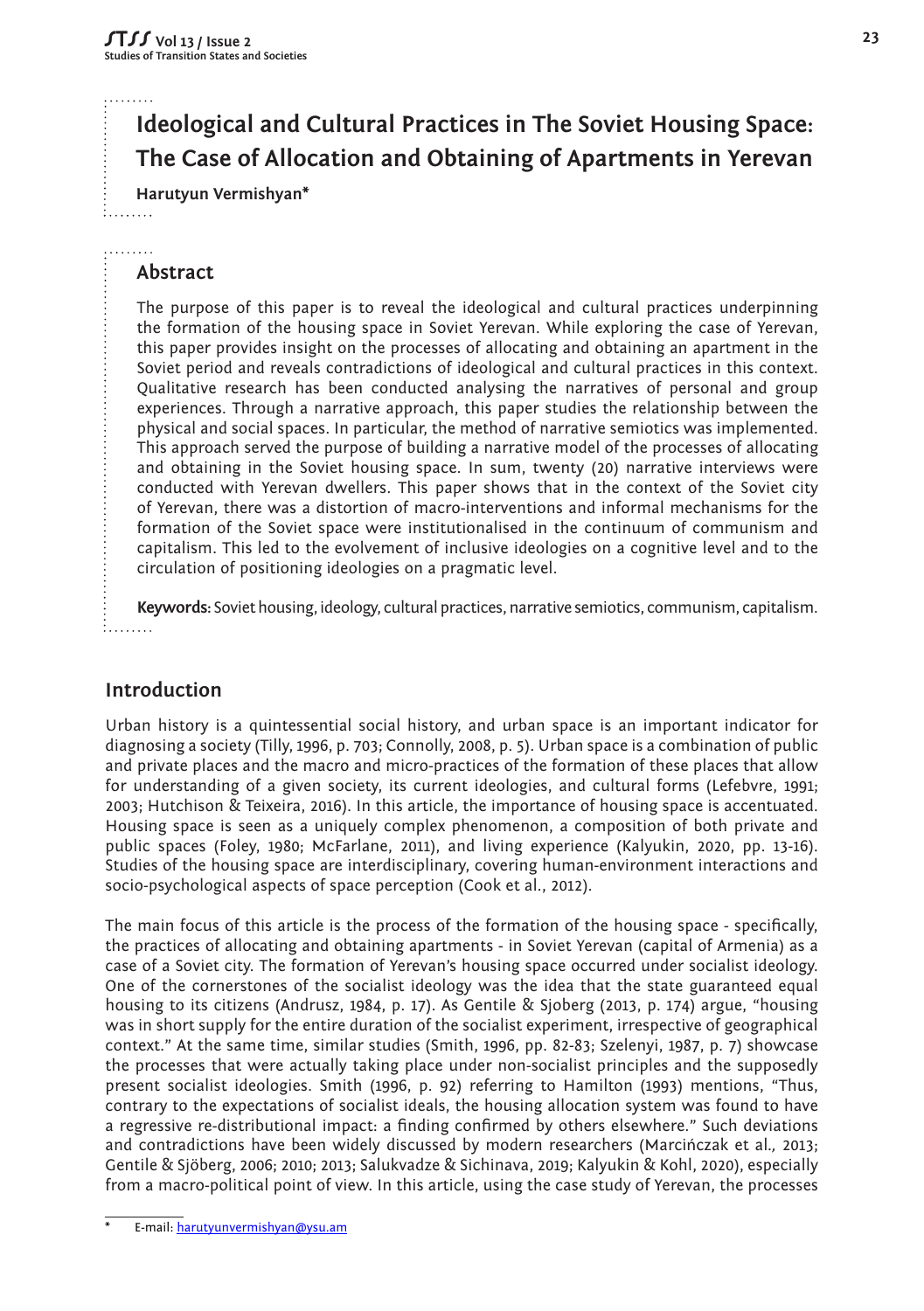taking place at the micro-level will be presented as a reflection of macro-political practices. In the development of the Soviet housing space, everyday practices illustrating state ideologies were more vivid in the process of allocating and receiving housing. Most of the citizens in urban areas underwent this process, thus accumulating the experience of obtaining a housing space. Hence, emphasising the practice of allocating and obtaining housing in the context of Soviet mass housing processes, the article addresses the following research questions:

- a. How were the everyday practices of allocating and obtaining an apartment performed in the Soviet city?
- b. How did ideology and culture contradict in allocating and obtaining an apartment?

The novelty of this research is attributed to the performed analytical work that applies semiotic theory for conceptualising newly available (post-Soviet) empirical research data. The paper adds to the limited research on Soviet everyday life incorporated into the macro social structure of the housing space. The paper points to the methodological value of utilising semiotic theory for understanding the housing space. A possibility for comparative review and analysis would emerge if the methodological approach was applied to other post-Soviet cities in urban studies, shedding light on the contradictions between ideological and cultural everyday practices in the development of the Soviet housing space and Soviet cities.

#### **Context**

Until 1918, Yerevan was the centre of the Erivan Governorate, one of the districts of the Caucasus Viceroyalty of the Russian Empire. It was a small eastern town with 30,000 inhabitants. In May 1918, Yerevan became the capital of the First Republic of Armenia (1918-1920), and since December 1920 Erivan was occupied by the Red Army. Afterwards, for 70 years, Yerevan was the capital of the Armenian Soviet Socialist Republic. In a sense, the urban history of Yerevan began from this year (1920) with the start of modernisation in this Soviet city.

Central to the Armenian Soviet Socialist Republic was the development of Yerevan as a capital city. The first master plan of Yerevan for one hundred and fifty thousand inhabitants was developed by Tamanyan<sup>1</sup>, approved by the Council of People's Commissars of the Armenian SSR in 1924. Already in 1934 Tamanyan was required to create a larger city with a population of five hundred thousand. The last master plan of the socio-economic development of Yerevan in the Soviet period was developed in 1971, the detailed plan of the centre of Yerevan was ready in 1984 (Mamyan, 2020).

The rapid growth of Yerevan's urban space was the result of 20th century USSR urban policy. Parallel to the industrialisation of Yerevan, the central element of the city's development was the development of new residential areas. According to the Ministry of Urban Development, most of the apartment buildings (52%) were built in Yerevan during 1960-80 (Housing resources and public utility of the Republic of Armenia, 2013, pp. 46-50). The increase in construction at this stage was also due to the replacement of the Stalinist constructivism style of the 1950s by Khrushchev-era typical architecture, with a central focus on accelerating construction and implementing more affordable projects. An important event in this regard was the 1955 decision of the Central Committee of the USSR "On elimination of excesses in design and construction"2 , which dramatically changed the urban development.

Hence, the housing space of Yerevan developed during the Soviet period, mainly after World War II (see table 1), and from 300,000 inhabitants in the 1950s it became a city with one million inhabitants in 1978, settling at the expense of the provincial and rural populations of other regions

<sup>1</sup> Alexander Tamanyan, a famous Armenian architect, designed the first master plan of Yerevan (for 150,000 inhabitants, the People's Council of the Armenian SSR approved it in April 1924). The new plan was one of the first significant developments in Soviet urban planning. It was the basis of all subsequent master plans for Yerevan.

<sup>2</sup> Resolution of the Central Committee of the CPSU and the Council of Ministers of the USSR of November 4, 1955 No. 1871 "On the elimination of excesses in the design and construction".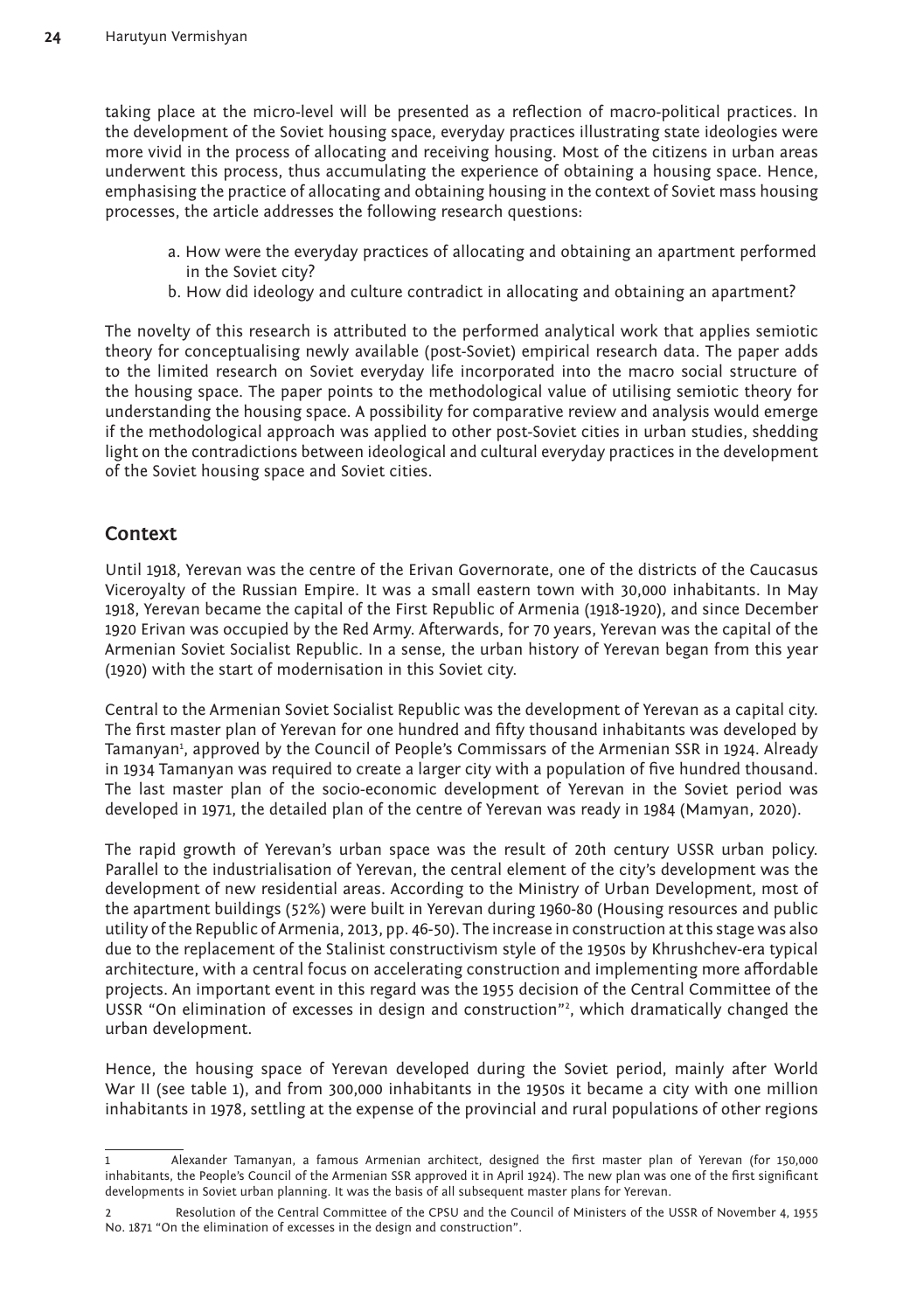of Armenia3 . The acceleration of construction rates and the implementation of the "One Million Yerevan" project brought about significant changes in the urban culture (Vermishyan et al., 2015, p. 82). In this sense, the rapid and extensive development of Yerevan's urban space strongly highlights the potential of semantic controversies within the urban culture, formed as a result of political ideologies and everyday urban practices. As shown in Table 1, the Yerevan housing space had little advancements in post-Soviet times. As a result, the core history of the formation and development of the Yerevan housing space is a Soviet urban history.

|                                  | Until 1950   1951-1970   1971-1980   1981-1990 |      |      |      | 1991-2000 | 2001 and      |
|----------------------------------|------------------------------------------------|------|------|------|-----------|---------------|
| Number of apartment<br>buildings | 361                                            | 1800 | 1192 | 1158 | 160       | onwards<br>83 |

**Table 1:** Number of apartment buildings by dates of commissioning

*Source:* Housing resources and public utility of the Republic of Armenia (2013, pp. 47-50)

The increase of the Soviet urban population stimulated an increase in construction volumes. Increasing construction was provided not only by the Central Executive Committee but also by the Capital Construction departments of large industrial infrastructures (Andrusz, 1984, p. 53). In Soviet times, authorities heavily dictated the urban development process and the housing construction in particular (Sosnovy, 1959; Borén & Gentile, 2007). As a result, one cannot explore Soviet architecture relying solely on aesthetic ideas or architectural reasoning without paying attention to the authorities and ideologies (Meerovich, 2010). All of the political shifts were immediately represented in the urban spaces. As Gentile & Sjoberg (2013, p. 174) explain, "the fairness and justness of the housing allocation system were continuously put to test by the actions of a political and administrative class intent at managing  $-$  or abusing  $-$  a situation whereby the drying out of the housing need was out of sight. As a result, housing allocation under socialism was more egalitarian in theory than in practice." Similar problems were visible in the South Caucasus, particularly in Armenia and the capital Yerevan, due to the Soviet-era construction (Salukvadze & Sichinava, 2019). The paper argues that urban development processes with certain ideological bases are doomed to fail if not accompanied by respective cultural practices. Soviet Yerevan's living space is one of the most demonstrative cases of a failed attempt to shape a "Socialist space", therefore a "Soviet society." Hence, this paper describes the urban development processes during the Soviet times and the issues of interrelation between the political ideologies and cultural practices in the process of urban space development. The knowledge gained from analysing the Yerevan case may well be transferred into an increased understanding of housing processes in the Soviet system more generally.

## **Theoretical background and methodological approach**

Urban space is dynamic, it changes by materialising the actual social and political ideologies (Lefebvre, 1991; Lagopoulos, 2009). Space is created at the expense of unified practices (Tuan, 1997). Urban space is the product of social relationships that simultaneously shape, control, and prioritise thought and action (Lefebvre, 1991). Articulation of ideological and cultural practices occurs here (Clarke, 2015; Kallinen & Häikiö, 2021; Steele & Homolar, 2019), as two important components of social and political processes (Sefa Dei, 1995). An ideological practice is a conscious, discursive dimension of agency (Häikiö, 2010; Zacchi, 2012), and a cultural practice is a process of forming the individual or group dispositions (Rossberger, 2014; Wright, 2002, p. 311). Hence, the goal of the researcher is to reveal the ideological and cultural practices that lie behind the construction of urban space.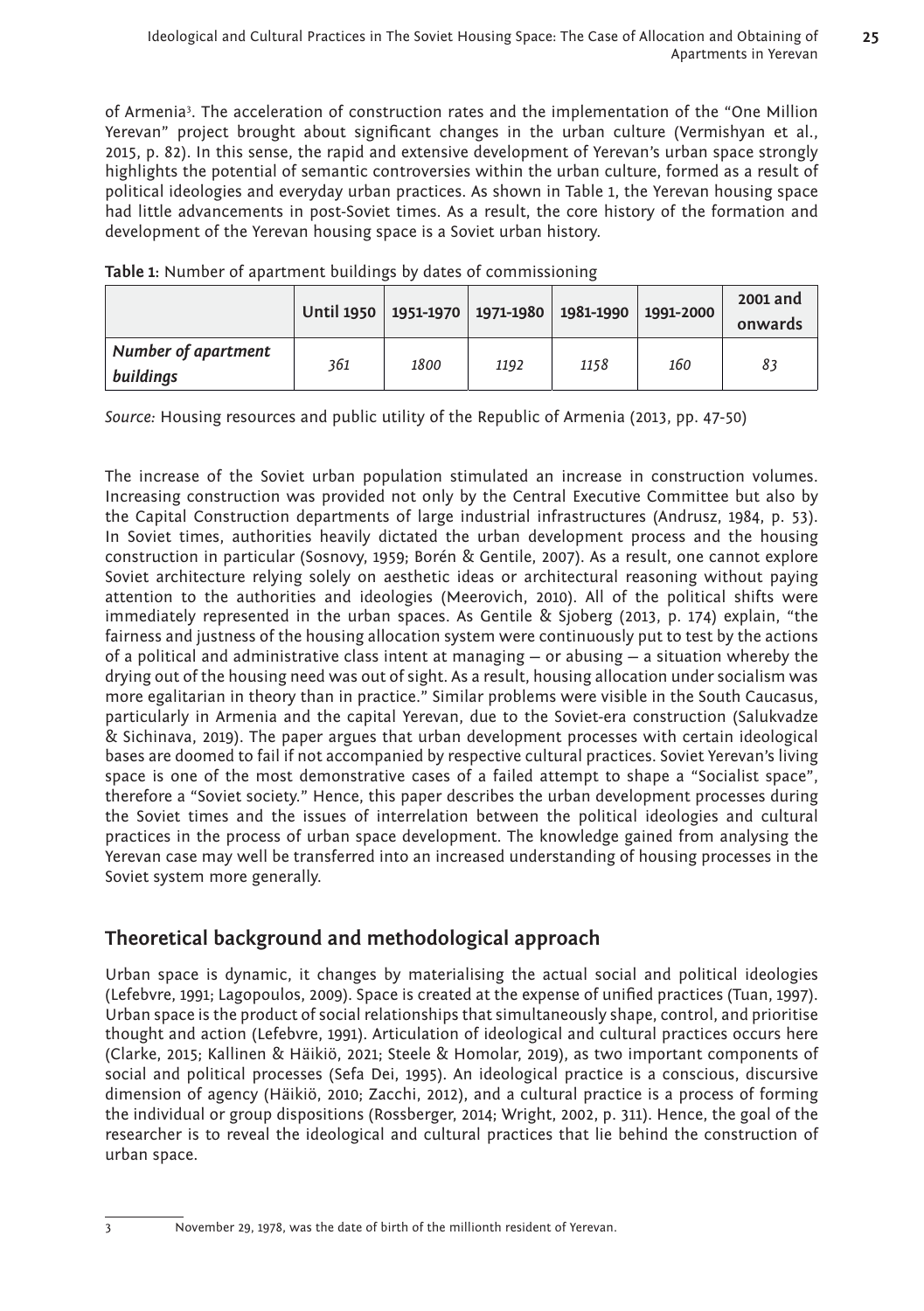Reflecting on the diagnosis of Soviet Yerevan's housing space formation, housing is defined here as:

- The result of actual practices of individuals or groups involved in unique relationships;
- A social process of producing individual or group subjectivity.

It should be noted that in contemporary studies of housing, the latter is defined as *experience*  which allows understanding the reflections of complex ideological and power relations on the level of everyday living practices (Borén & Gentile, 2020; Kalyukin, 2020).

The proper methodology of revealing and describing these practices is the narrative inquiry as the main way of understanding experience (Clandinin & Connelly, 2000, p. 20) and the everyday practices that take place in/through both the personal and/or group experiences. Life experience can be considered as a variable process, characterised by the continuous interaction of people's thinking with their personal, social, and material environments. According to the pragmatic approach, narratives "are the result of a confluence of social influences on a person's inner life, social influences on their environment, and their unique personal history. These stories are often treated as the epiphenomenal to social inquiry - reflections of important social realities but not realities themselves" (Dewey, 1976; Clandinin & Rosiek, 2007, p. 41). Relying on such stories allows scholars to study the relationship between physical and social spaces. Life experience consists of an interaction between the "subject" and the "object", the "I" and the "environment," so it is not only physical or only mental (Clandinin & Rosiek, 2007, p. 39).

Narrative inquiry allows to identify the relationships between agency and structure. This is due to the choice of narrative as a unit of analysis, since, for example, narrative surveys tell the stories of people. These stories are the result of human inner life, social influences on their environment, and the unification of their unique personal stories across social environments (Phoenix & Brannen, 2013; Hollway & Jefferson, 2012). On the other hand, narratives are a form of representation that reveal people's life experiences as they occur over time (Clandinin & Rosiek, 2007, pp. 39-41). It is appropriate to choose the narrative method of collecting information to understand people's life experiences. Another methodological approach is to bring out the reflection on individual and group practices in narratives related to life experiences, which allows for understanding of the ideological influences and cultural manifestations as symptoms of the society in a given period. Developing in the 20th century, influenced by Russian formalists (Propp, 1968) at the end of the 20th century, Greimasian narrative semiotics (Greimas, 1971; 1973) expanded to include sociology and anthropology, cognitive psychology, business-related disciplines, organisational research, public administration, etc. (Gertsen & Søderberg, 2011).

Narrative semiotics was used to answer the research questions in this article, building a narrative model of the process of allocation and obtaining of Soviet housing. According to the Greimasian approach, in each story there are three pairs of actant relations, where the actant is the part that has a role in the story, personified or abstract (Greimas, 1971; 1973). These three pairs of actants represent fundamental patterns found in most narratives (Figure 1):

- A subject/object that designates a quest or wishes for something, forming the axis of desire;
- A sender/receiver that stands for a process of transmission or communication, forming the axes of knowledge;
- A helper/opponent that describes support or opposition related to the subject's endeavours, forming the axis of power.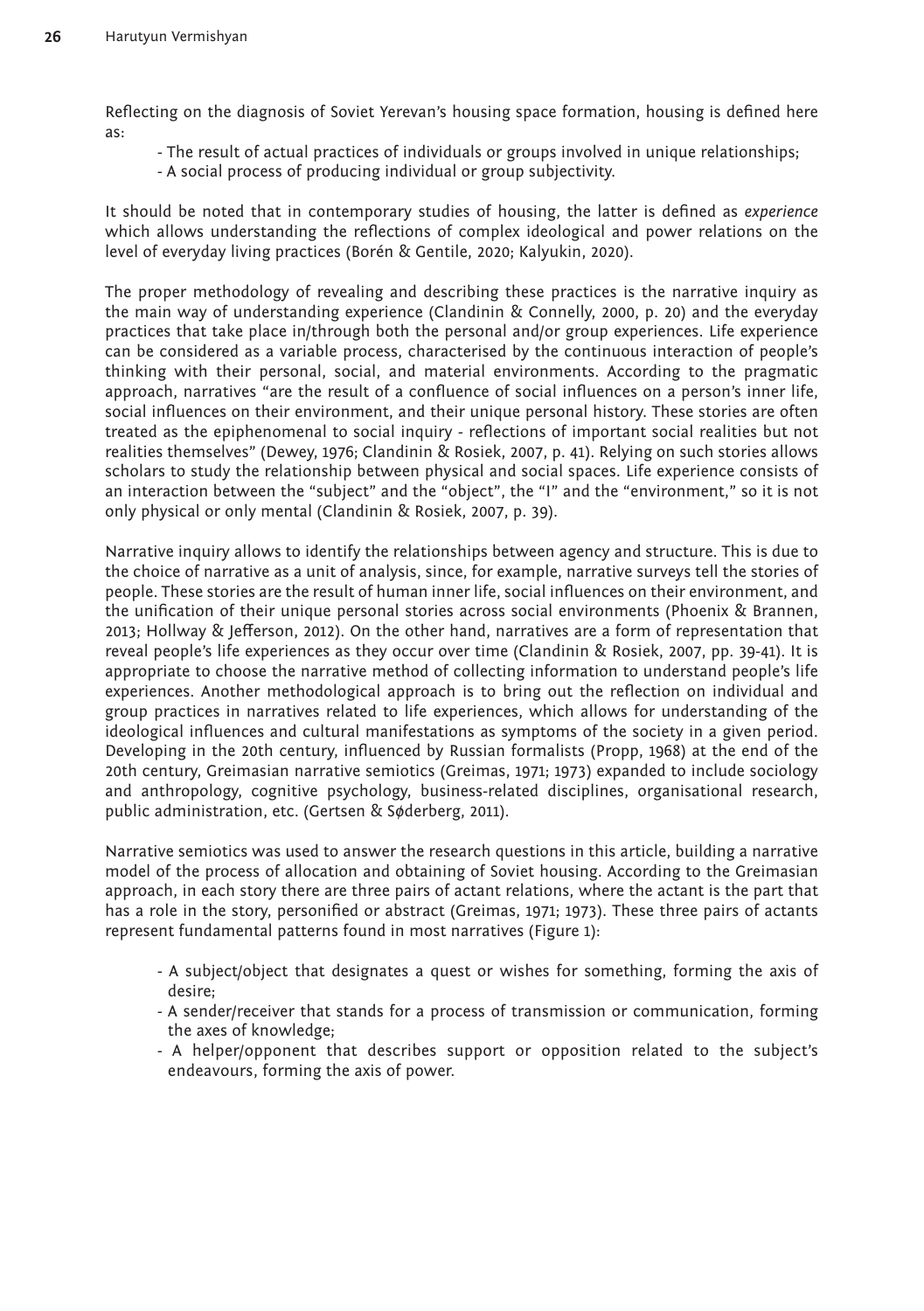

*Source:* Eldridge, 2016, p. 147; Gertsen & Søderberg, 2011, pp. 789-790

People, places, objects, or abstract concepts can play the narrative roles of the helper and the opponent. The relationship between the sender and the receiver is mandatory. It is based on the desire to receive an item or an obligation: the sender transfers this desire to the receiver. Thus, the function of the sender is to encourage the receiver to do something, thereby turning him from the receiver into the subject (Greimas, 1973). On the other hand, the relationship between the subject and the object, also based on desire or duty, is associated with a change in the state of being: its function is to transform the situation of lack of desire into a situation of sufficiency by connecting to or disconnecting from the object. Thus, the desire to receive an object becomes a key link in the whole scheme (Greimas, 1973).

The story develops through decision-making points that in turn develop relationships between the subject and other narrative forces. These relationships differ based on what is labelled as tonality and modality in semiotics (Fiol, 1989; Greimas & Rengstorf, 1976). These narrative components characterise the relationship between narrative forces. The tone of the narrative represents a positive or negative direction (the same as helper and opponent circumstances), and modality represents the subject's judgments about the phenomenon and can be cognitive or pragmatic. The cognitive mode confirms the subject's knowledge connection or acquired knowledge. Cognitive relationships take place beyond the reach of action. The pragmatic mode confirms the subject's power connection or ability to act. Practical relations between the subject and other narrative forces take place through actions (Greimas & Rengstorf, 1976).

After revealing the narrative structure, it is necessary to move on to the discovery of the deep structure that takes place through the semiotic square. The dominant value of the system is placed in the upper left corner of the square. The logical relationship of opposition and contradiction governs the positions of the other three values, where (S) is a primary value, the opposition of the former is (S1) and the contradiction is (-S) (Greimas, 1983; Corso, 2014; Eldridge II, 2016) (Figure 2.1). The relationship between the cognitive and pragmatic levels of the text is much more obvious during the study of the deep level.

Based on our research question, considering the Soviet housing process as a socialist, ideological level of communist practice, a semiotic square was built using the field of "communism" as the dominant one, thus opposing it to the "capitalism" pair (Figure 2.2).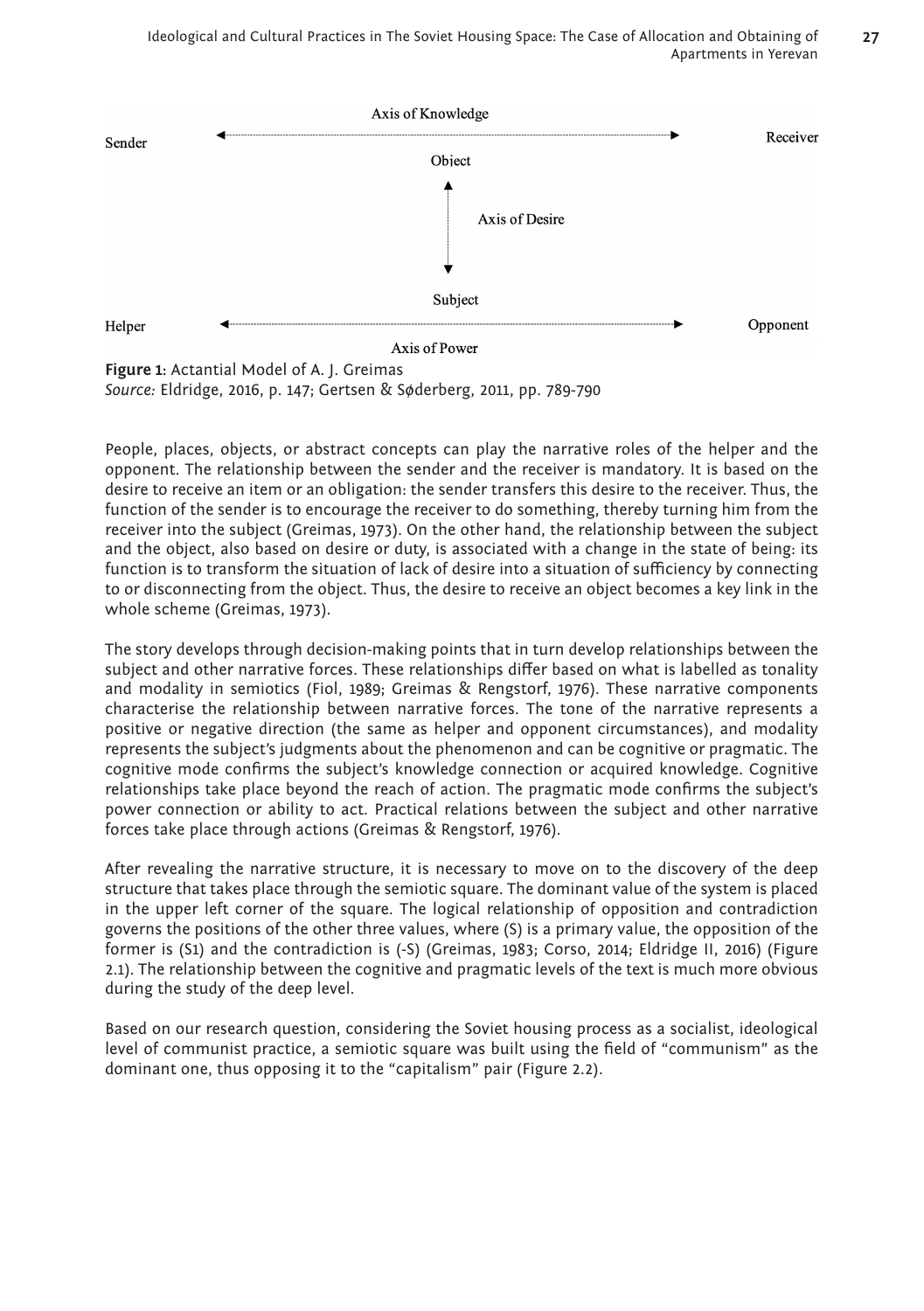



*Source:* own elaboration

**Figure 2.1:** Example of a semiotic square **Figure 2.2:** Semiotic square: communism vs capitalism

### **Research methods**

Qualitative research was conducted to reveal the ideological and cultural practices of the formation of the Soviet Yerevan housing space. The qualitative research study was conducted using the method of *narrative interviews.* Twenty (20) narrative interviews were conducted with Yerevan dwellers between September-November 2015. Life stories that complement the urban life experience were subjected to the narrative semiotic analysis.

The focus of the narrative interviews was reflected in the discussions of the following topics: the conditions of the building; obtaining and allocating apartments in Soviet times; communication with neighbours, and the building exploitation features. In this article, the procedures of obtaining and allocating an apartment as the core aspect of housing space formation is emphasised. The topics were emerging as stories from individuals to the researcher and co-constructed between the researcher and the interviewee; the interviewees were asked to reflect on descriptions of physical, emotional, and social situations, referring to the specificity of obtaining their apartments in Soviet Yerevan (Creswell & Poth, 2018, p. 112).

Given that the interviewees reflected on their Soviet experiences of living in the post-Soviet period (they retrospectively constructed their life experiences of more than 50 years), this had some limitations. However, the construction of narratives relied on some objectively defined social facts, trying to design narratives where next to the perceptions of interviewees the isotopy of space and time could also be illustrated. These were not one-step interviews: the narratives were constructed through several meetings with the respondents, on average two to three meetings (with average duration of 3 hours) were organised with each interviewee who was ready to elaborate on the narrative.

The selected cases of the interviewees were represented by residential buildings. Two basic criteria were used for the selection of those residential buildings: the community and the exploitation date of the buildings (Table 2). Considering the statistical data on RA housing resources and public utilities (Housing resources and public utility of the Republic of Armenia, 2013, pp. 47-50), the observed cases were distributed as follows: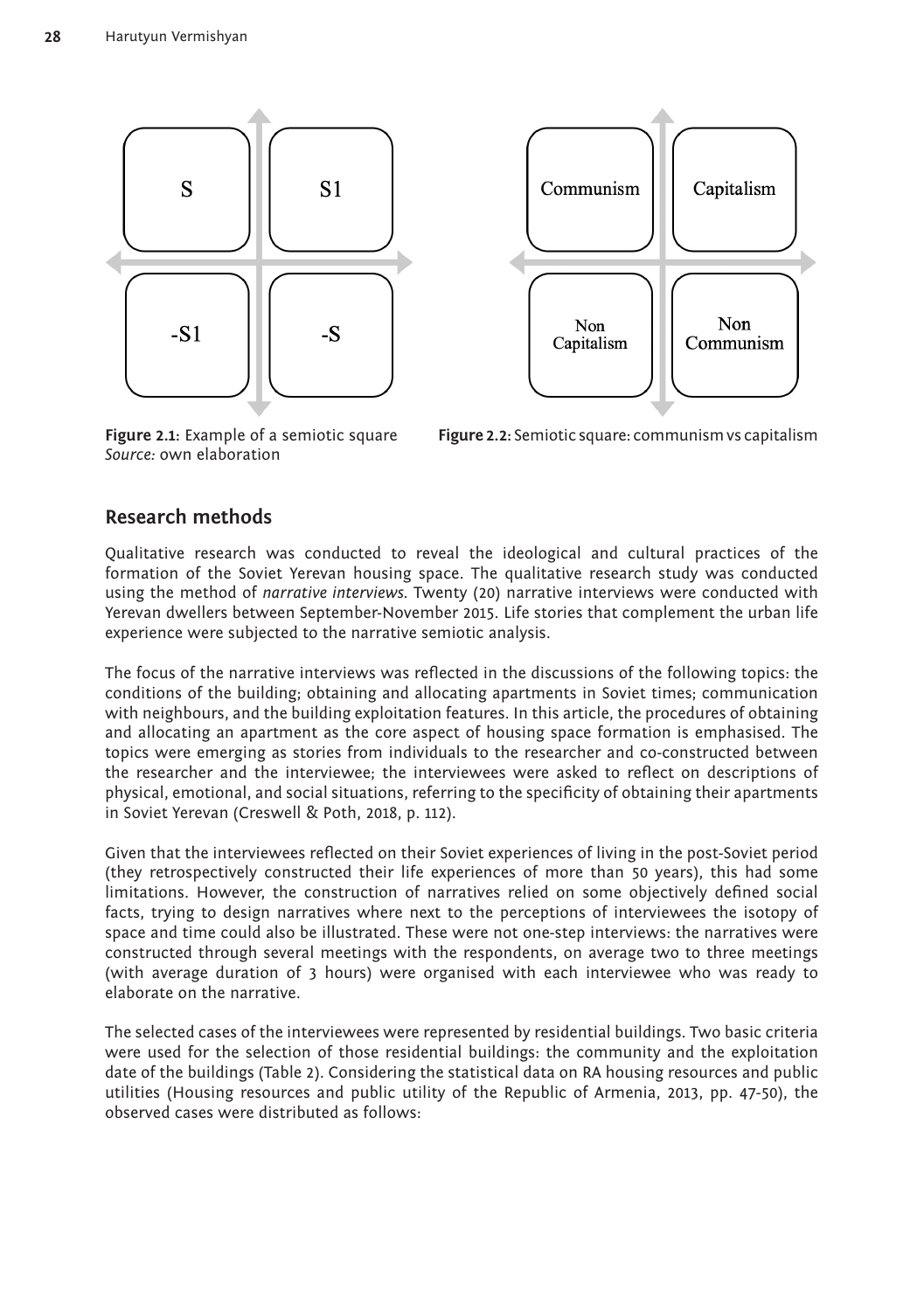| Table 2: Exploitation years of the selected buildings |  |  |
|-------------------------------------------------------|--|--|
|-------------------------------------------------------|--|--|

| Year of residential building exploitation $\vert$ 1951-1970 | $\mid$ 1971-1980   1981-1995 | Total |
|-------------------------------------------------------------|------------------------------|-------|
| Number of cases                                             |                              |       |

Next, interviewees from each selected building were identified. The selection criteria for the respondents were as follows:

- Respondents had to be living in the building since the initial exploitation date of the building;
- Respondents had to be at least 18 years old at the time when the building was exploited;
- Respondents had to be very well informed on the exploitation procedure of the building, the changing space of the surrounding areas.

## **Findings**

When depicting the narrative structure of the housing space formation in the context of the formation of the Soviet Yerevan housing industry and the living space of Yerevan, based on the approach of the structural semantics of Greimas, the following appearance occurs (Figure 3).



**Figure 3:** Narrative structure of living space formation in the Soviet Yerevan *Source:* own elaboration

The most striking observation is that the main agent of the Soviet housing project, the sender, is the USSR, which aimed to create a "Socialist" living space. Taking into consideration the classical actant relations at the ideological level, the object of the narrative is the living space, and the recipient is the urban dweller. However, at the level of real practices, there is a violation of cognitive and pragmatic relations, when the city dweller becomes a subject of the recipient and targets the living space. If the formation of socialist spaces at the ideological level was realistic in the context of pragmatic socialist practices (where the main subject should have been the socialist state), then the logic is violated when the person who does not share the resettlement socialist ideology (or does not fully carry it) appears in the role of the subject. It should be noted that after World War II, especially after the 1960s, the intensive settlement of the city of Yerevan was carried out at the expense of rural settlements and suburban settlements, which often brought provincial culture, making it dominant, in contrast to socialist culture and/or ideology. The urban development pace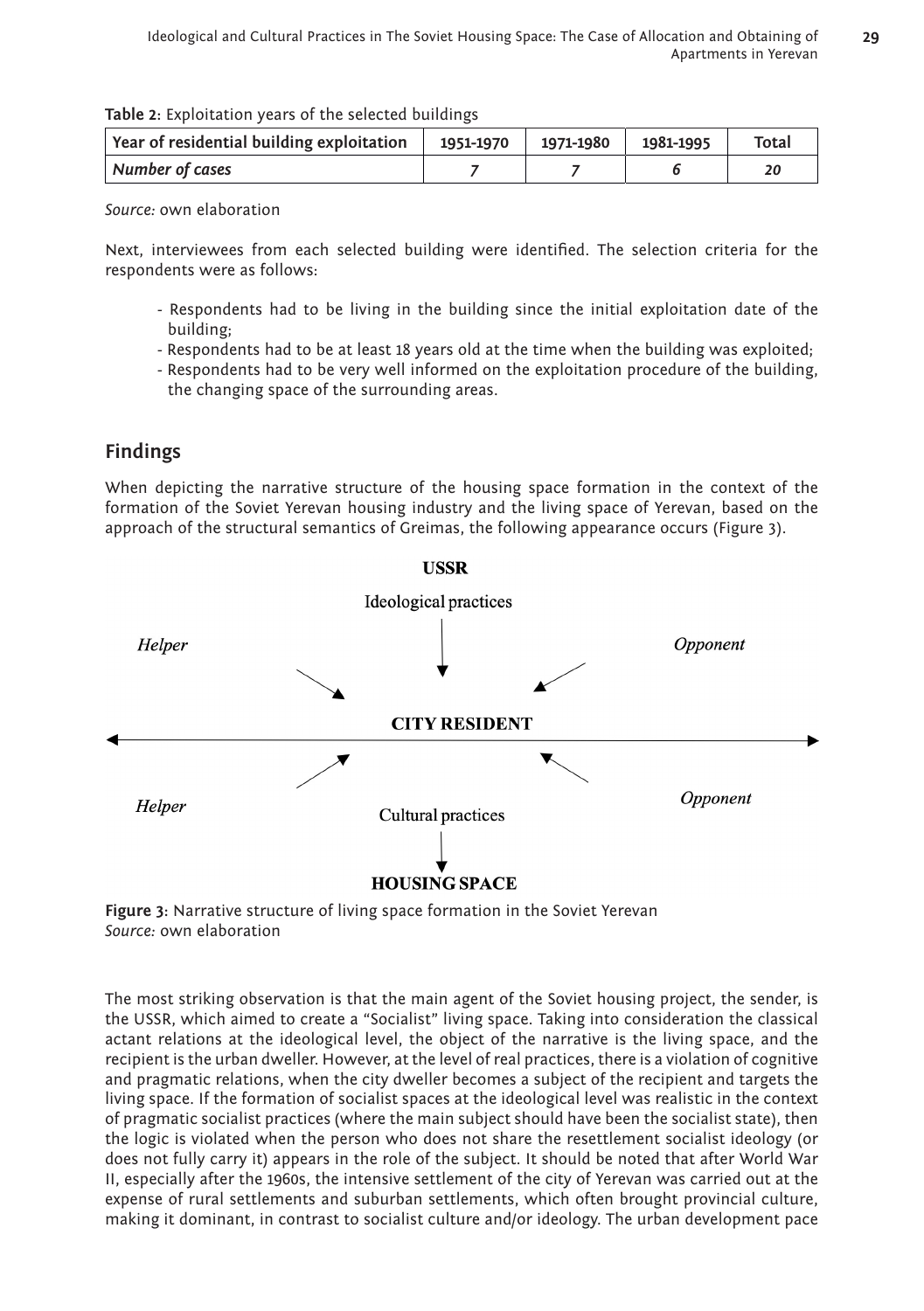and the intensive resettlement policy were the major challenges for strengthening the ideological foundations of a socialist city in the everyday spatial practices.

In the narratives based on the interview data, it is interesting to analyse the process of allocating and obtaining an apartment4, the manifestation of helper and opponent actants (Table 3). Helpful forces can consist of the subject's mind frame, the subject's actions, or the actions of others in the story. By encoding the stories, it becomes clear that in addition to the "work experience" and "procedures" options, which are equivalent to the socialist ideology in the process of obtaining an apartment, the most common circumstances were the "blat" (the so-called "institution of informal networks of loyalty" (Salukvadze & Sichinava, 2019, originally using by Ledeneva (1998)) and "money" options that actually contradicted this ideology.

**Table 3:** The main helper/opponent actants manifested in the narratives of allocating and obtaining an apartment

| Helper             | Opponent           |
|--------------------|--------------------|
| 1. Blat            | 1. Procedures      |
| 2. Work experience | 2. Status/Position |
| 3. Money           | 3. Money           |
| 4. Procedures      |                    |

*Source:* own elaboration

The expressions of "blat" and "status/position" actants in the stories of receiving an apartment were very significant.

*My husband was working at a Yerevan newspaper back then. And the day came that they decided to construct a building for journalists. My husband took an active role in the construction. Then when the construction work was done, the central commission saw that the apartments were too much for the journalists, decided to take the most beautiful apartments for themselves. All good apartments were taken by representatives of the Central Committee*. (Received the apartment in 1961)

*We experienced hardship [in obtaining housing], of course we did. When we were listed, I was the cooperative chairman and I was myself preparing documentation. Say the building was ready, but still many random things would happen: someone had to call "from the above" [meaning from those in power], they were calling sometimes to say that our houses could be given away to other people in order to make us give bribes.* (Received the apartment in 1978) *Those who had position, status, a good network could live in the city centre. General people had to wait until their turn would come and they had no opportunity to choose their apartment, they were given only a number of limited choices out of which they could choose.* (Received the apartment in 1985)

*To get a good apartment, we activated our circle of acquaintances as we initially received an apartment on the first floor next to the garbage storage.* (Received the apartment in 1986)

These contradictions are most clearly emphasised in the semiotic analysis of cognitive and pragmatic or ideological and cultural practices of allocating and obtaining housing in Soviet Yerevan. For this purpose, two purely conflicting ideologies, communism and capitalism, have been coded. The cornerstones of the Communist ideology were the "public", "equality", "solidarity", and in the case of Capitalism, the "private", "difference", and "competition" (Smith, 1996, p. 92).

<sup>4</sup> Housing in the Soviet Armenia and the USSR was one of the most important sectors of the national economy and was based on socialist principles. The distribution of housing carried elements of communist distribution (Salukvadze and Sichinava, 2019; Humphrey, 2005).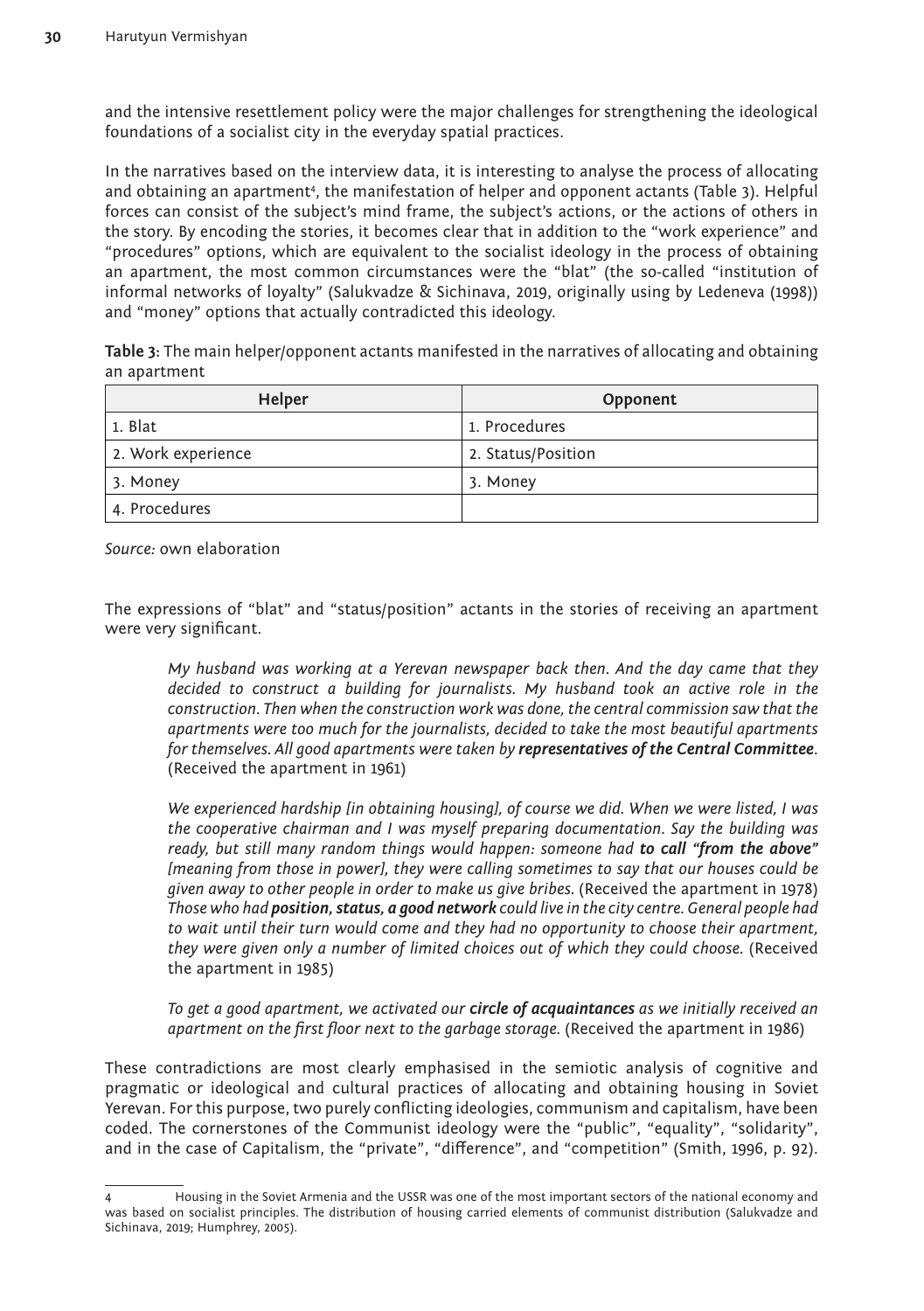The other fields were built according to the principles of complementarity (Communism – Non-Capitalism, Capitalism – Non-Communism) and antagonism (Communism – Non-Communism, Capitalism – Non-Capitalism) (Table 4).

| Communism      | Capitalism           |  |
|----------------|----------------------|--|
| Public         | Private              |  |
| $\bullet$      | $\bullet$            |  |
| Equality       | Difference           |  |
| $\bullet$      | $\bullet$            |  |
| Solidarity     | Competition          |  |
| $\bullet$      | $\bullet$            |  |
| Non-Capitalism | <b>Non-Communism</b> |  |
| Non-private    | Non-public           |  |
| $\bullet$      | $\bullet$            |  |
| Similarity     | Inequality           |  |
| $\bullet$      | $\bullet$            |  |
| Monopoly       | Conflict             |  |
| $\bullet$      | $\bullet$            |  |

*Source:* own elaboration

Based on the proposed scheme, the narratives summarising the Soviet attempts to get an apartment were coded. Table 5 shows the dominance of the communist ideology over the other ideologies in the narrative of allocating and obtaining housing. However, when it comes to actual daily practices, the contradictory and contrary fields of capitalist and non-communist ideologies become apparent.

| Table 5: Distribution of semantic codes manifested in the narratives of obtaining an apartment |  |  |
|------------------------------------------------------------------------------------------------|--|--|
|------------------------------------------------------------------------------------------------|--|--|

|                        | Communism | Capitalism | Non-Capitalism | Non-Communism |
|------------------------|-----------|------------|----------------|---------------|
| Cognitive level        | 32        |            |                |               |
| <b>Pragmatic level</b> |           | 14         |                |               |

*Source:* own elaboration

Figure 5 presents the semiotic squares with the sematic codes of the specific ideologies. In particular, Figure 5.1 shows the structure that encapsulates the cognitive or ideological layer of the narrative. It allows revealing the beliefs and perceptions of a USSR Yerevan citizen in the process of getting an apartment, where the cognitive relations with the state were manifested. In contrast, figure 5.2 describes cultural practices in the process of allocating and obtaining an apartment, or the life experience of allocating and obtaining an apartment on a pragmatic level.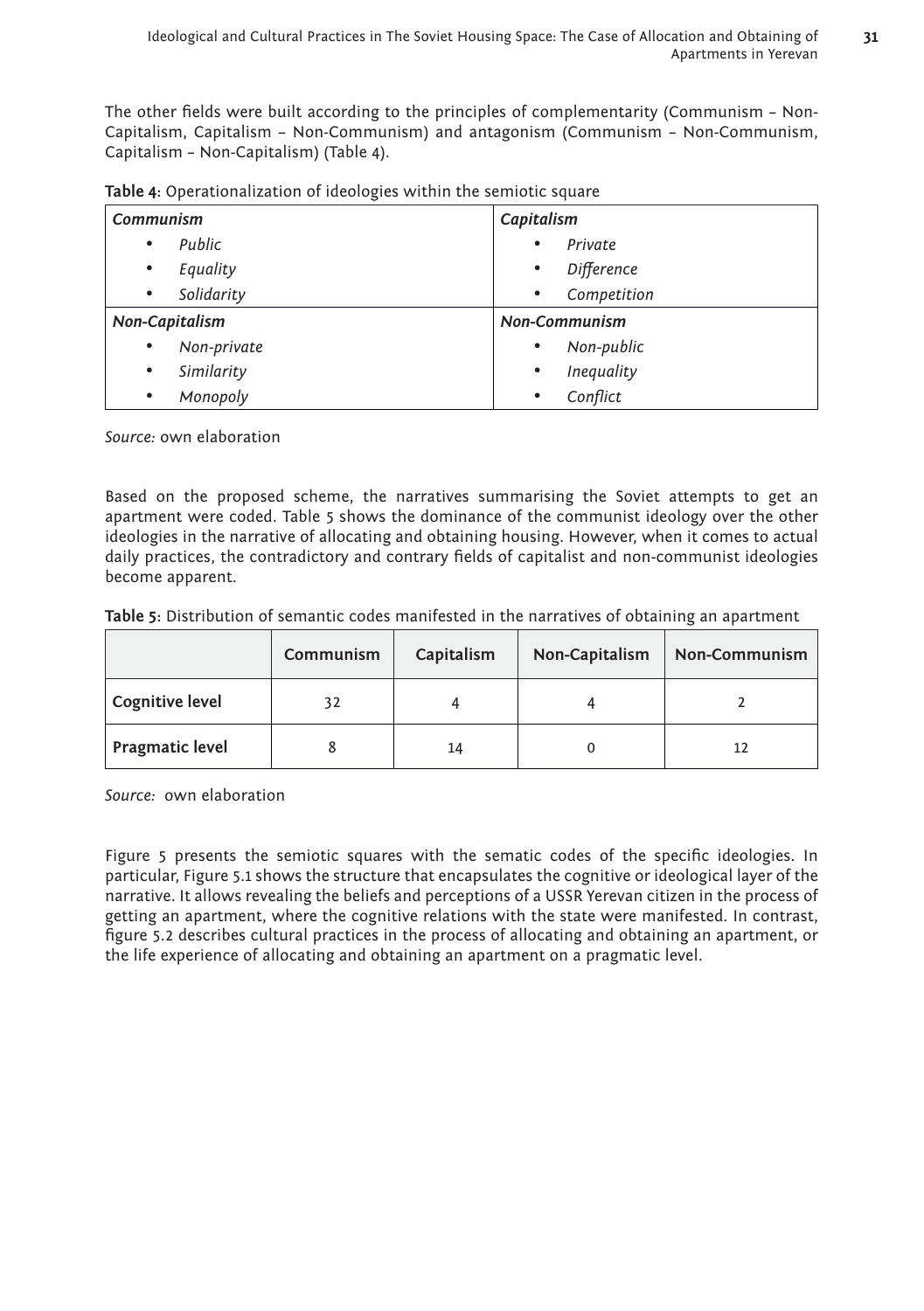



Coding the results showcases the contradictions in the actant model. In particular, if the code is taken out at the cognitive level, this mostly emphasises the field of communist ideology, especially the values of "equality" and "solidarity" and much less frequently refers to other ideologies (see figure 5.1, the values indicated in italics). Excerpts mentioned in Table 5 best underline the idea that legitimate elements of communist ideology are observed on the cognitive level, exemplified by viewing the state's allocation of housing as an unbiased and precise procedural practice, unquestioned by the city dwellers. At the same time, when the real societal relationships and the perceptions thereof are described on the same cognitive level instead of ideological dispositions, the Capitalism and Non-Communism codes of difference, privilege, and inequality are clearly highlighted (See Table 6).

| <b>Cognitive level</b> |                                                                                           |  |
|------------------------|-------------------------------------------------------------------------------------------|--|
| Ideology               | <i><u><b>Ouotes</b></u></i>                                                               |  |
|                        | There was no instance of queueing and not getting an apartment, the queues went           |  |
|                        | so fast that most of the time no attention was paid to that. (Received the apartment      |  |
|                        | in 1965)                                                                                  |  |
|                        | Those who had work experience, had contributed to the workplace, would get an             |  |
|                        | <b>apartment</b> There were no complications: in the Soviet period, usually there were no |  |
|                        | complications. (Received the apartment in 1985)                                           |  |
| Communism              | I was working at the [X] factory it was a large factory with 1500 employees. In           |  |
|                        | Communist times, everyone was in queue waiting to get a house. I was in queue,            |  |
|                        | too. (Received the apartment in 1991)                                                     |  |
|                        | There was a precise list of who would obtain when. When it was their turn, they           |  |
|                        | obtained: say, it was my turn, I would get it, if it wasn't your turn, you wouldn't get   |  |
|                        | <i>it.</i> Even back then someone demanded money from someone to get the apartment        |  |
|                        | earlier, and they were sued for that right in our club and sentenced to seven years.      |  |
|                        | (Received the apartment in 1991)                                                          |  |

**Table 6:** Quotes from narrative interviews: cognitive aspects of processes of allocating and obtaining apartments in Soviet Yerevan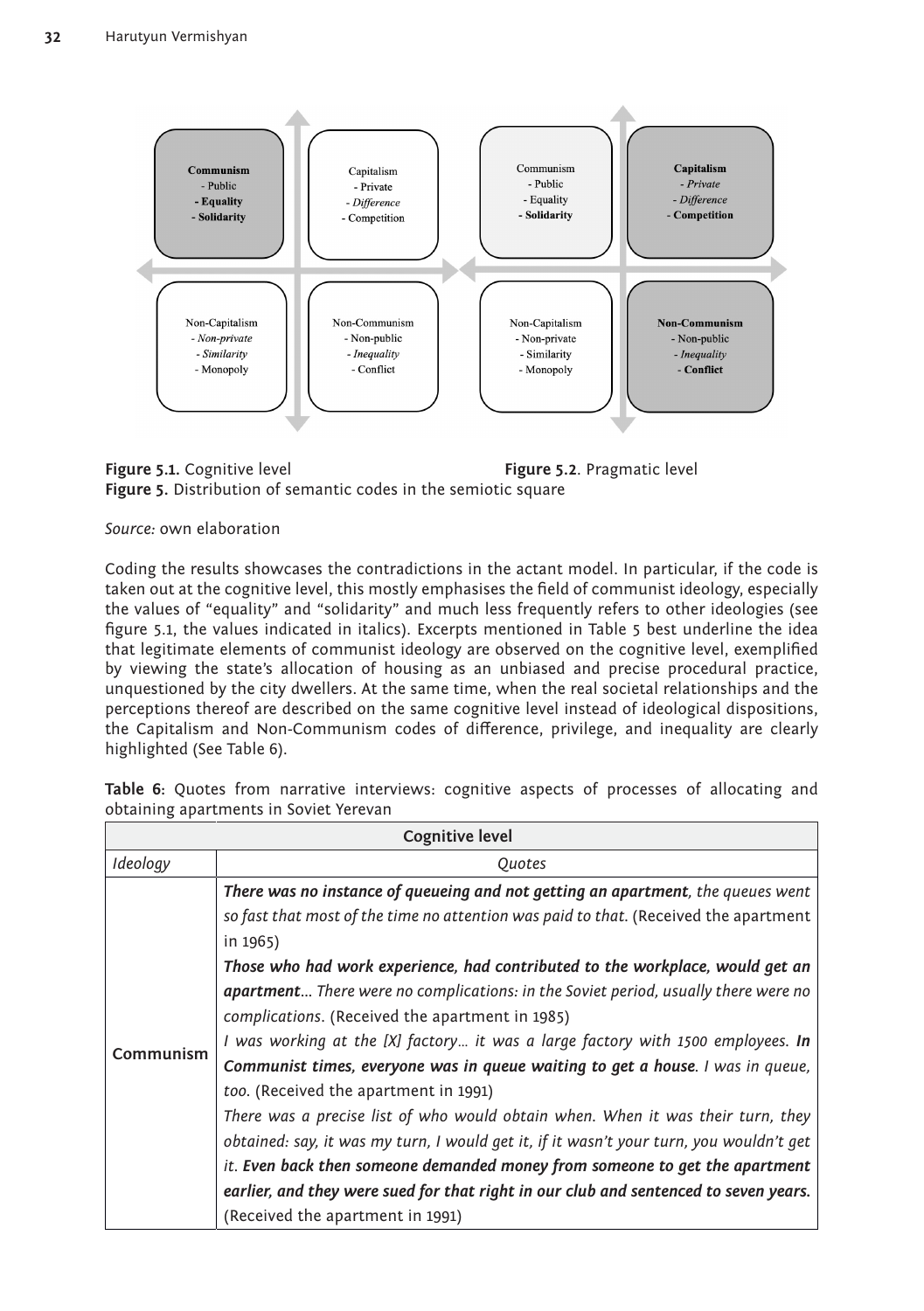| Capitalism         | Clearly there was a privileged group, for example, the office director or the head of<br>the personnel department, although back then workers would get paid much more.<br>Directors all had an apartment One could tell from the apartment if they are<br>rich or not, this person gets furniture from there, another one - from a humbler<br>place Good buildings were mostly cooperative, and not everyone could register                                                                                  |
|--------------------|---------------------------------------------------------------------------------------------------------------------------------------------------------------------------------------------------------------------------------------------------------------------------------------------------------------------------------------------------------------------------------------------------------------------------------------------------------------------------------------------------------------|
|                    | for a cooperative. It's like, buying an apartment but paying little by little, and paying<br>every month little by little. (Received the apartment in 1985)                                                                                                                                                                                                                                                                                                                                                   |
| Non-<br>Communism  | Using networks was happening, why not, like in every sphere, it was happening<br>to some extent. They would tell the first one in queue that they would give [the<br>apartment] at the end of this year or the beginning of the next, it's just that we have<br>to give it to this one, and that was creating more neighbourly relations. (Received<br>the apartment in 1971)                                                                                                                                 |
| Non-<br>Capitalism | We owned a private house in this area, in 1971 they came and told us that the state is<br>to create buildings at this place and that our house was getting in the way. Already we<br>knew that what could you do against the state, they had to destroy it, you couldn't<br>get a hold of your ownings. And back then they wouldn't give money, but would give<br>an equivalent apartment. We were given an equivalent three-room apartment in that<br>building built there. (Received the apartment in 1973) |

In contrast to the cognitive level, the level of pragmatic or concrete cultural practices emphasises the codes of capitalist and non-communist ideologies, sharply emphasising the values of "competition" and "conflict". At the cognitive level, the need for "solidarity" is manifested against the background of the contradictions of pragmatic relations. Interestingly, in this case, Non-Capitalism codes are not observed on the level of pragmatic practices (Table 7).

**Table 7:** Quotes from narrative interviews: pragmatic aspects of the processes of allocating and obtaining apartments in Soviet Yerevan

| Pragmatic level |                                                                                                                                                                                                                                                                                                                                                                                                                                                                             |  |  |
|-----------------|-----------------------------------------------------------------------------------------------------------------------------------------------------------------------------------------------------------------------------------------------------------------------------------------------------------------------------------------------------------------------------------------------------------------------------------------------------------------------------|--|--|
| Ideology        | Ouotes                                                                                                                                                                                                                                                                                                                                                                                                                                                                      |  |  |
| Communism       | I was single when getting the apartment. I wasn't married when I got this apartment,<br>I was very happy. Of course, after working at CentCom (Central Committee), I was<br>given this apartment, right after three years and I am very happy. I love my place a<br>lot. (Received the apartment in 1980)<br>For 35 years, I have worked in the "organs" - the police, and received the apartment<br>for service. I queued and I received. (Received the apartment in 1981) |  |  |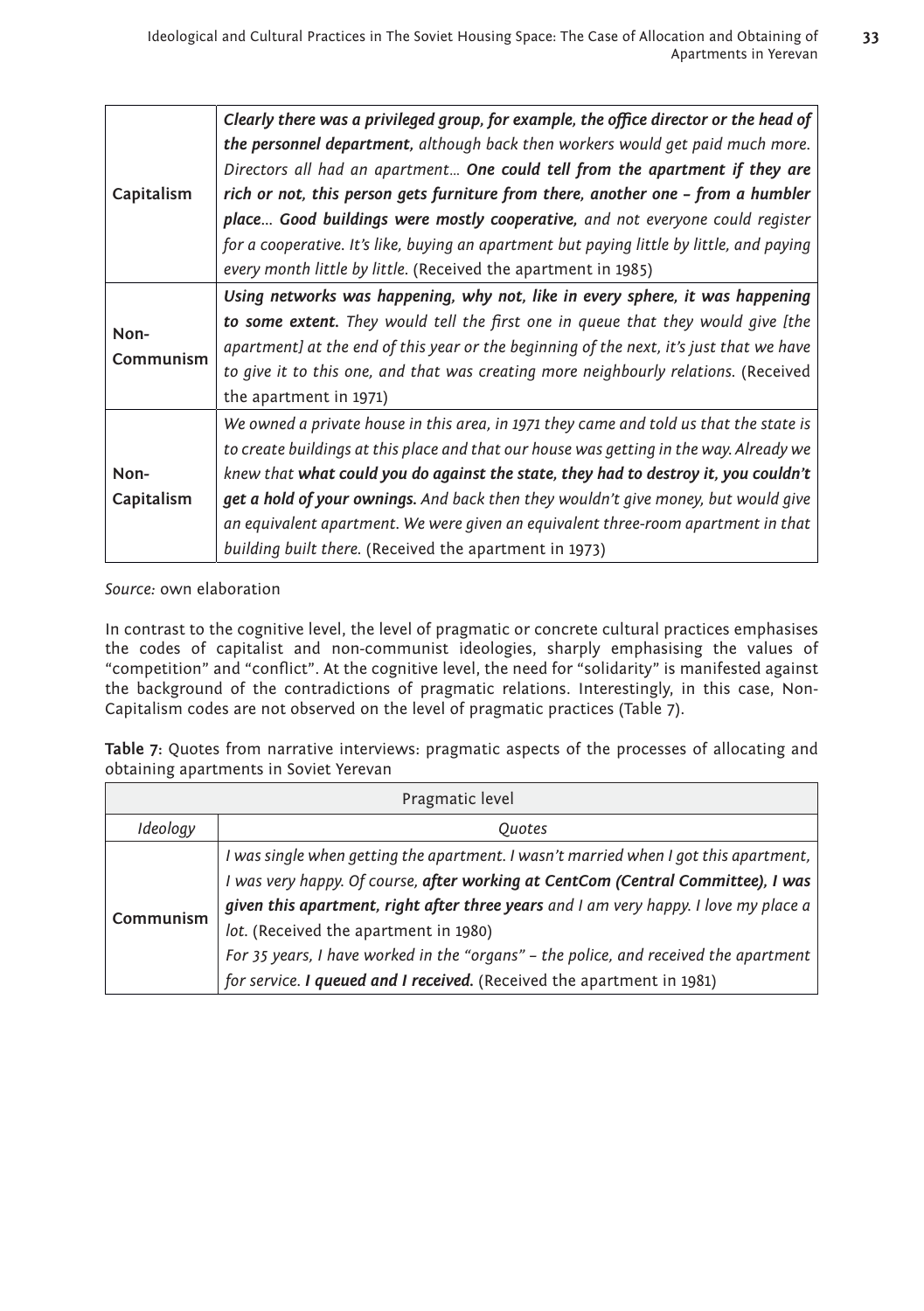|            | Well, our institute was the Institute of Energy, which was subject to Moscow. Well,    |
|------------|----------------------------------------------------------------------------------------|
|            | the Ministry of Energy was the richest. That's why we were given an apartment in       |
|            | the centre, and not the outskirts. Our building was one of those with directors. My    |
|            | mother-in-law had been working at CentCom (Central Committee). (Received the           |
|            | apartment in 1971)                                                                     |
|            | For instance, I was given a first-floor apartment next to the garbage [room].          |
|            | Switching the floor became a complicated story, either there should've been a good     |
|            | connection, or one should've had lots of money to be able to switch. (Received the     |
| Capitalism | apartment in 1986)                                                                     |
|            | In Soviet times, there was differentiation, there still is and will be. There are a    |
|            | thousand instances. The second in queue wouldn't receive an apartment, the next-       |
|            | to-last one would. Do you know how much money would heads of trade unions              |
|            | and directors make on the housing funds - they would make millions, this was very      |
|            | common. In 1986, I was personally offered to give 6000 USD to get an apartment         |
|            | in Nork, and I didn't agree as I didn't like those areas. And I did the right thing    |
|            | (Received the apartment in 1991)                                                       |
|            |                                                                                        |
|            | In Soviet times, every apartment had its category, there was primary category,         |
|            | secondary, tertiary, made of brick, made of clay-brick, made of tuff. Our building is  |
|            | written as a tuff-brick building but tuff is only around the entrance, the rest is all |
|            | made of concrete. They tricked the people. A brick building costs more than one        |
|            | made of concrete or monolete concrete. Up till now, it's written like that, that's one |
| Non-       | thing they lied about. (Received the apartment in 1975)                                |
| Communism  | Of course, we did have problems when getting an apartment. When we queued,             |
|            | I was the director of cooperative, and I was doing all that documentation myself.      |
|            | (Received the apartment in 1978)                                                       |
|            | When constructing the building, there were things like there had to be a call from     |
|            | "the above"  sometimes they would speculate that we'll give your building to           |
|            | others, that way wishing to get bribes and so. But of course, we didn't give anything, |
|            | and they built it normally on time. (Received the apartment in 1978)                   |
| Non-       |                                                                                        |
| Capitalism | Missing                                                                                |

## **Conclusion**

The paper showcases that urban development processes with certain bases are subject to fail if not accompanied by respective cultural practices. Soviet Yerevan's living space is one of the most demonstrative cases of structural shifts in societal circumstances, where the failed attempt to shape a "Socialist space" therefore a "Soviet society," is apparent. Whether the state socialism has produced a space of its own, Lefebvre (1991, pp. 54-55; Murawski, 2018, p. 910) denied this, arguing that under socialism "no specific space has been created". Even the most grounded accentuations of communist superstructure which, as seen before, eventually become dominant in the cognitive perceptions of regular city dwellers, are not capable of realisation on the pragmatic level in the absence of spatial (in this case, housing space) opportunities of reproduction of the communist values.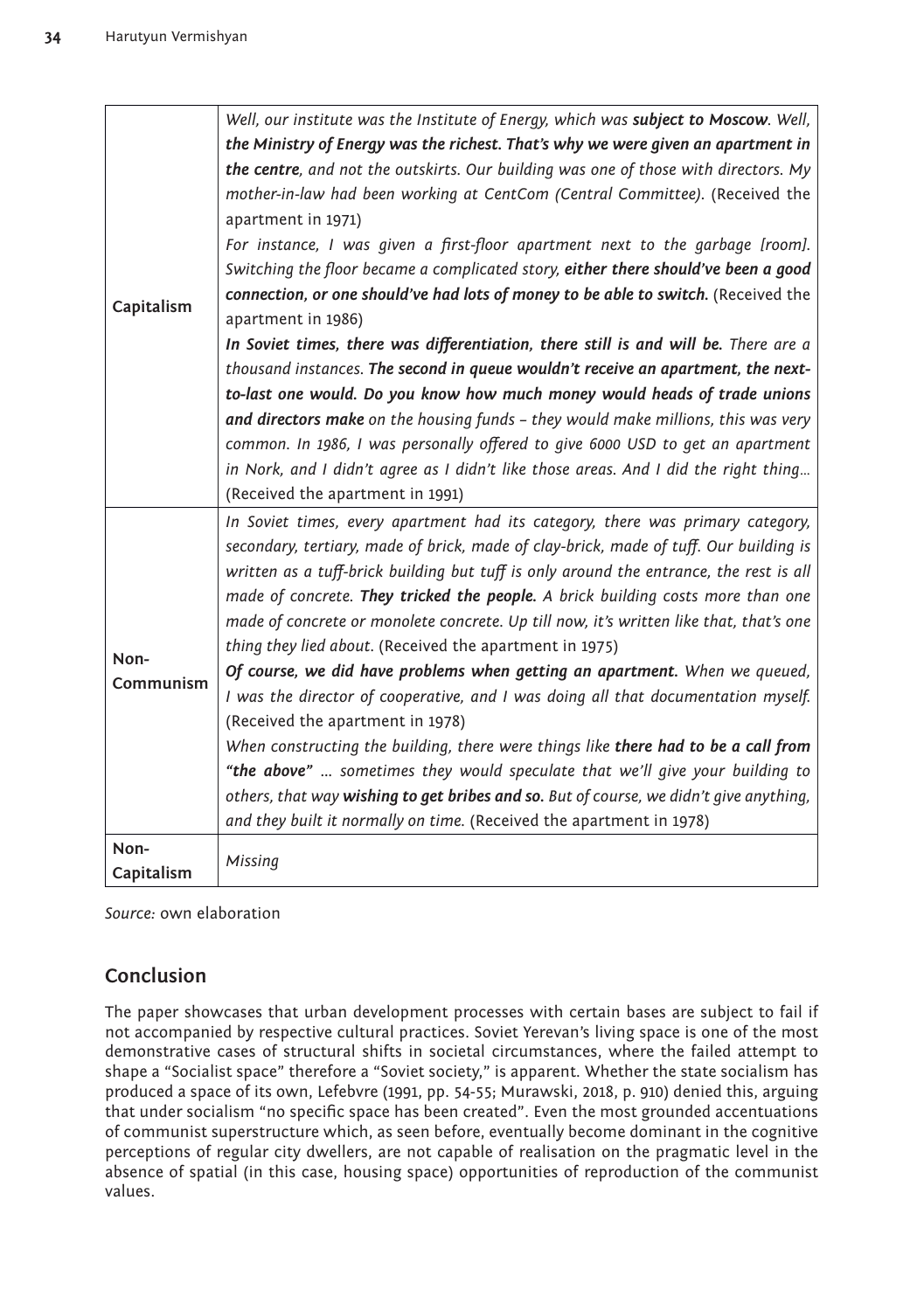Hence, this paper best describes the urban development processes during the Soviet times and the issues of interrelation between the political ideologies and cultural practices in the process of urban space development. Yerevan is an interesting case of a rapidly developed city with a high urbanisation rate. In this respect, it showcases issues of the extensive (and even artificially "boosted") population of a city, where the ideological framework of city construction lost the link with everyday culture and the associated social practices, leading to unsynchronised and even contradictory ideologies on the sides of the state and of the people.

Through the case study of the city of Yerevan, this paper revealed the practices of the formation of the housing space as a reflection of the macro-political processes. Emphasising the practice of allocating and obtaining housing in the Soviet mass housing system, I showed the Soviet everyday experience of allocating and obtaining an apartment and manifestations of contradictions between the Soviet ideology and culture/everyday life experiences.

To show the contradictions between cognitive and pragmatic or between ideological and cultural practices of allocating and obtaining housing, I focused on two pure-type ideologies – communism and capitalism. I revealed that at the cognitive level the communist ideology was emphasised, especially accentuating the values of "equality" and "solidarity". In contrast to the cognitive level, at the level of pragmatic or actual cultural practices, capitalist and non-communist ideologies were dominant, with a strong emphasis on the values of "competition" and "conflict".

Summarising the process of allocating and obtaining housing in Soviet Yerevan, I can diagnose the contradictions between the ideological and cultural practices of a Soviet society. In the context of institutional frameworks and the contradictions of everyday practical life, there is a distortion of macro-interventions and the institutionalisation of informal mechanisms for the formation of the Soviet space. This leads to *inclusive ideologies* at the cognitive level and the circulation of *positioning ideologies* at the pragmatic level. Moreover, against this Soviet background and context, the decline of housing as a state ambition of the *"Soviet space"* was clearly emphasised.

. . . . . . . .

#### **References**

inn na

Andrusz, G.D. (1984). *Housing and urban development in the USSR*. Palgrave Macmillan UK.

- Boffet, A., & Rocca, S.S. (2001, August). Identification of spatial structures within urban blocks for town characterization. In *Proceedings 20th International Cartographic Conference,* 1974- 1983.
- Borén, T., & Gentile, M. (2007). Metropolitan processes in post-communist states: an introduction. *Geografiska Annaler, Series B: Human Geography, 89(2),* 95-110.
- Borén, T., & Gentile, M. (2020). Wrestling with the Soviet state: A life history of housing in Leningrad. In L.B.W. Drummond & D. Young (Eds.), *Socialist and Post-socialist Urbanisms* (pp. 89-110). University of Toronto Press.
- Cook, E.M., Hall, S.J., & Larson, K.L. (2012). Residential landscapes as social-ecological systems: a synthesis of multi-scalar interactions between people and their home environment. *Urban Ecosyst*, *15(1),* 19–52.
- Clandinin, D. J., & Connelly, F.M. (2000). *Narrative inquiry. Experience and story in qualitative research.* Jossey-Bass.
- Clandinin, D., & Rosiek, J. (2007). Mapping a landscape of narrative inquiry: Borderland spaces and tensions. In Clandinin, D. (Ed.), *Handbook of narrative inquiry: Mapping a methodology* (pp. 35–75). Sage.
- Clarke, J. (2015). Stuart Hall and the theory and practice of articulation. *Discourse: Studies in the Cultural Politics of Education, 36(2),* 275–286.

Connolly, J.J. (2008). Decentering urban history. *Journal of Urban History, 35(1),* 3–14.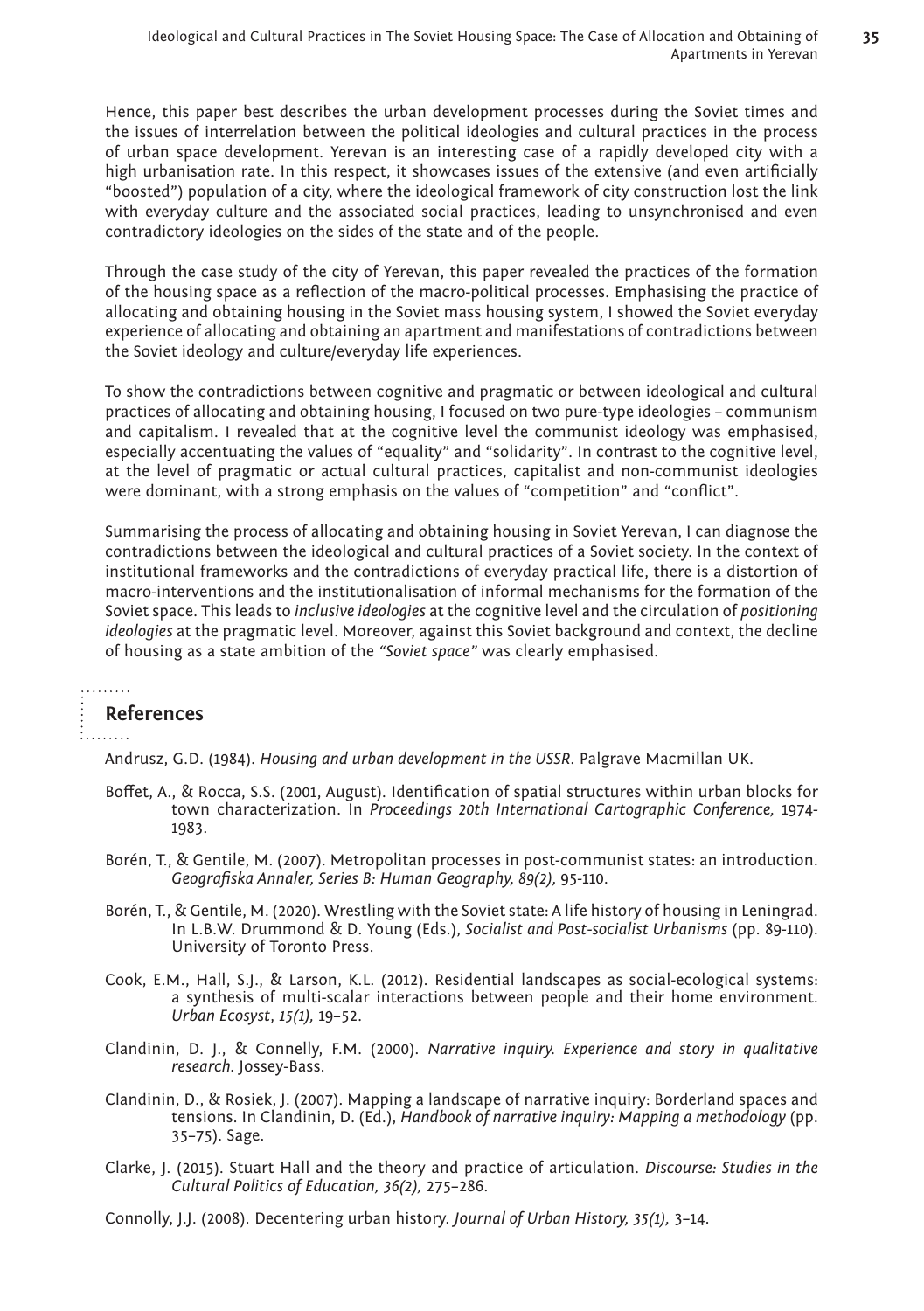- Corso, J.J. (2014). What does Greimas's semiotic square really do? *Mosaic: An Interdisciplinary Critical Journal, 47*(1), 69-89.
- Creswell, J.W., & Poth, C.N. (2018). *Qualitative inquiry and research design: Choosing among five approaches.* Sage.
- Dewey, J. (1976). *The middle works, 1899–1924.* In J. A. Boydston (Ed.). Southern Illinois University Press.
- Eldridge II, S. (2016). Hero or anti-hero? *Digital Journalism, 5(2),* 141–158.
- Fiol, M. (1989). A semiotic analysis of corporate language: Organizational boundaries and joint venturing. *Administrative Science Quarterly, 34(2),* 277-303.
- Foley, D.L. (1980). The sociology of housing. *Annual Review of Sociology, 6,* 457-478.
- Gentile, M., & Sjöberg, Ö. (2006). Intra-urban landscapes of priority: The Soviet legacy. *Europe-Asia Studies, 58(5),* 701–729.
- Gentile, M., & Sjöberg, Ö. (2010). Soviet housing: Who built what and when? The case of Daugavpils, Latvia. *Journal of Historical Geography, 36(4),* 453–465.
- Gentile, M., & Sjoberg, O. (2013). Housing allocation under socialism: the Soviet case revisited. *Post-Soviet Affairs*, *29(2),* 173–195.
- Gertsen, M.C., & Søderberg, A.M. (2011). Intercultural collaboration stories: On narrative inquiry and analysis as tools for research in international business. *Journal of International Business Studies, 42(6),* 787–804.
- Greimas, A.J. (1971). Narrative grammar: Units and levels. *Comparative Literature*, *86(6),* 793–806.
- Greimas, A.J. (1973). Actants, actors, and figures. In *On meaning: selected writings in semiotic theory*  (pp. 106–120). University of Minnesota Press.
- Greimas, A.J. (1983). *Structural semantics: An attempt at a method*. University of Nebraska Press.
- Greimas, A.J., & Rengstorf, M. (1976). The cognitive dimension of narrative discourse. *New Literary History, Thinking in the Arts, Sciences, and Literature, 7(3),* 433-447.
- Häikiö, L. (2010). The diversity of citizenship and democracy in local public management reform. *Public Management Review, 12(3),* 363–384.
- Hollway, W., & Jefferson, T. (2012). *Doing qualitative research differently: A psychosocial approach.* Sage.
- *Housing resources and public utility of the Republic of Armenia.* (2013). [https://www.armstat.am/file/](https://www.armstat.am/file/article/bf_2014_1,2.pdf) [article/bf\\_2014\\_1,2.pdf](https://www.armstat.am/file/article/bf_2014_1,2.pdf) *(in Armenian)*
- Humphrey, C. (2005). Ideology in infrastructure: architecture and Soviet imagination. *Journal of the Royal Anthropological Institute, 11(1),* 39–58.
- Hutchison, R., & Teixeira, L.J. (2016). Urban space and public places. In *Public spaces: Times of crisis and change.* Emerald Group Publishing Limited.
- Kallinen, Y., & Häikiö, L. (2021). Individualization of disadvantaged young people's agency. *Journal of Youth Studies, 24(1),* 110-125.
- Kalyukin, A., & Kohl, S. (2020). Continuities and discontinuities of Russian urban housing: The Soviet housing experiment in historical long-term perspective. *Urban Studies*, *57(8)*, 1768- 1785.
- Kalyukin, A. (2020). *Everyday life in avant-garde housing estates: A phenomenology of post-Soviet Moscow* (Doctoral dissertation, Department of Social and Economic Geography, Uppsala University).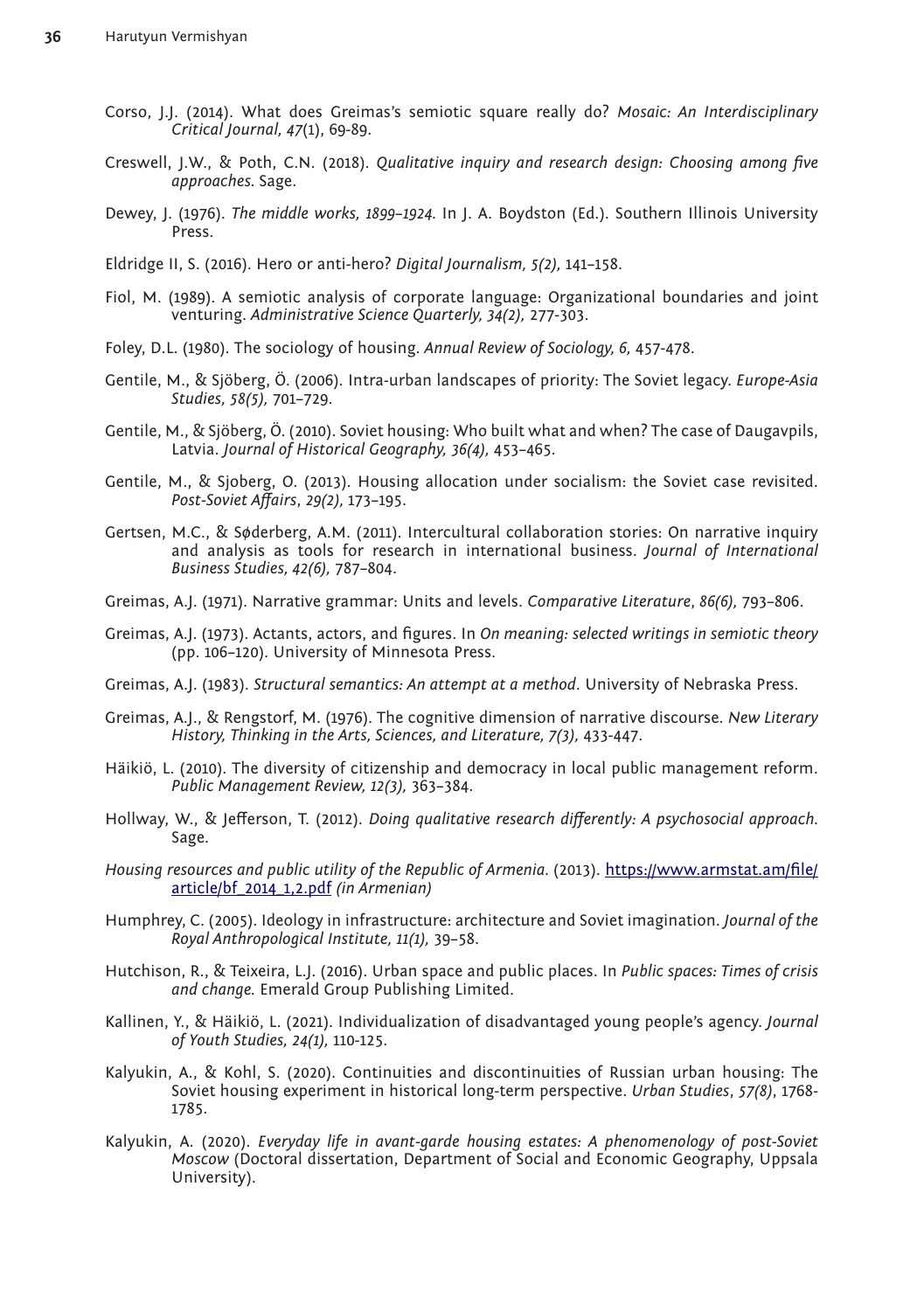- Lagopoulos, A.Ph. (2009). The social semiotics of space: Metaphor, ideology, and political economy. *Semiotica, 2009*(173), 169–213.
- Ledeneva, A.V. (1998). *Russia's economy of favours: Blat, networking and informal exchange.* Cambridge University Press.
- Lefebvre, H. (1991). *The production of space*. Blackwell.
- Lefebvre, H. (2003). *The urban revolution*. University of Minnesota Press.
- Mamyan, Z. Yerevan city planning developments in general plans. *E-Journal, 5,* [http://www.rcchd.](http://www.rcchd.icomos.org.ge/?l=E&m=4-4&JID=5&AID=38&l2) [icomos.org.ge/?l=E&m=4-4&JID=5&AID=38&l2](http://www.rcchd.icomos.org.ge/?l=E&m=4-4&JID=5&AID=38&l2) *(in Armenian)*
- Marcińczak, S., Gentile, M., & Stępniak, M. (2013). Paradoxes of (post) socialist segregation: metropolitan sociospatial divisions under socialism and after in Poland. *Urban Geography, 34*(3), 327-352.
- McFarlane, C. (2011). The city as assemblage: Dwelling and urban space. *Environment and Planning D: Society and Space, 29*(4), 649–671.
- Meerovich, M.G. (2010, February 1). *Political History of Soviet Architecture and Urban Planning*. [http://](http://archi.ru/lib/publication.html?id=1850569830) [archi.ru/lib/publication.html?id=1850569830](http://archi.ru/lib/publication.html?id=1850569830) *(in Russian)*
- Murawski, M. (2018). Actually-existing success: Economics, aesthetics, and the specificity of (still-) socialist urbanism. *Comparative Studies in Society and History, 60*(4), 907–937.
- Phoenix, A., & Brannen, J. (2013). Researching family practices in everyday life: methodological reflections from two studies. *International Journal of Social Research Methodology, 17*(1), 11–26.
- Propp, V. (1968). *Morphology of the folktale.* University of Texas Press.
- Rossberger, R.J. (2014). National personality profiles and innovation: The role of cultural practices. *Creativity and Innovation Management, 23*(3), 331–348.
- Salukvadze, J., & Sichinava, D. (2019). Changing times, persistent inequalities? Patterns of housing infrastructure development in the South Caucasus. In T. Tuvikene, W. Sgibnev & C.S. Neugebauer (Eds.), *Post-socialist urban infrastructures* (pp. 72-88). Routledge.
- Sefa Dei, G.J. (1995). Integrative anti-racism: Intersection of race, class, and gender. *Race, Gender & Class, 2*(3), 11-30.
- Sichinava, D., Salukvadze, J., & Kalashyan, V. R. (2016, December). *Social contents of housing in the capital metropolises of the South Caucasus: Institutions, stakeholders, policies.* (Scientific Report, Tbilisi State University, Yerevan State University). [https://www.researchgate.net/](https://www.researchgate.net/publication/339677461_Social_Contents_of_Housing_in_the_Capital_Metropolises_of_the_South_Caucasus_Institutions_Stakeholders_Policies_Scientific_Report) publication/339677461 Social Contents of Housing in the Capital Metropolises of the South Caucasus Institutions Stakeholders Policies Scientific Report
- Smith, D.E. (1983). No one commits suicide: Textual analysis of ideological practices. *Human Studies, 6*(4), 309-359.
- Smith, D.M. (1996). The socialist city. In G. Andrusz, M. Harloe & I. Szelenyi (Eds.), *Cities after socialism: urban and regional change and conflict in post‐socialist societies* (pp. 70-99). Wiley-Blackwell.
- Sosnovy, T. (1959). The soviet housing situation today. *Soviet Studies, 11*(1), 1-21.
- Steele, B.J., & Homolar, A. (2019). Ontological insecurities and the politics of contemporary populism. *Cambridge Review of International Affairs, 32*(3), 214-221.
- Szelenyi, I. (1983). *Urban inequalities under state socialism*. Oxford University Press.
- Szelenyi, I. (1987). Housing inequalities and occupational segregation in state socialist cities: commentary on the special issue of IJURR on East European cities. *International Journal of Urban and Regional Research, 11*(1), 1-8.